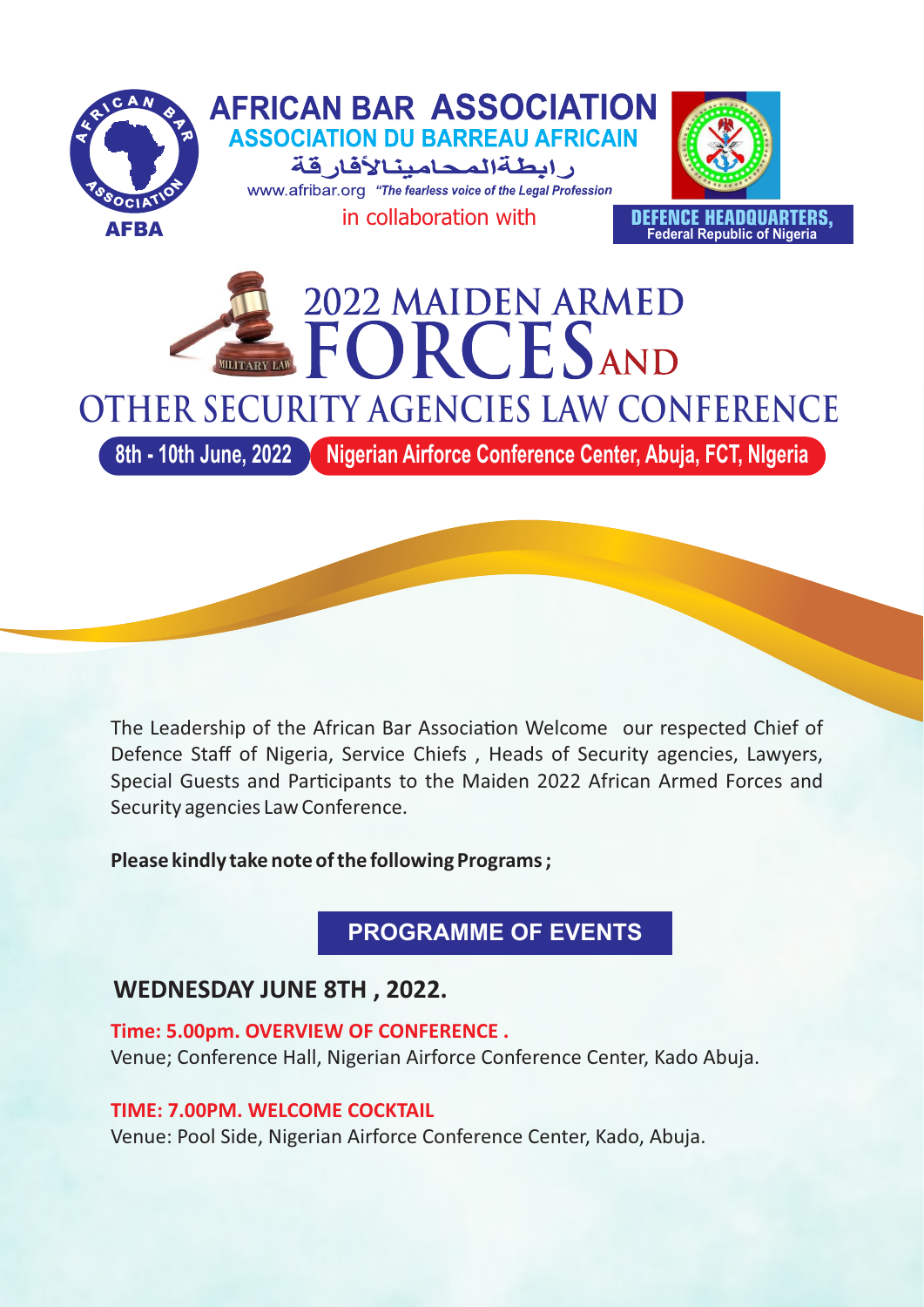## **THURSDAY JUNE 9TH , 2022.**

Opening Ceremonies: **9:30 am - 12:30 pm**

**SESSION 1: 2:00pm- 3: 50pm**

Legal boundaries of counter terrorism operations: the implication for Human rights and Humanitarian Law in asymmetric operations.

- Includes: Key challenges Vs. Global standards - Enhancing Capacity **PRESENTER: Col Larry Gbevlo - Lartey (rtd)**  (Fmr. Minister of National Security Rep. of Ghana & Fmr. Co-ordinator Counter Terrorism Unit Ghana Army).
- **DISCUSSANT: Dr. Miguel Moreno San Juan**  (President/CEO Multinational Strategic Solutions, USA Retired Naval Special Forces Commander, Gen. Secretary Euro- America Corporation of Security (CEAS - INTERNATIONAL)

**(Plenary Workshop Interactive Period ( Discussions, Comments, Contributions, Views, Questions and Answers).**

**Comments: Gen-Alexander Ogomudia (rtd)**  Fmr. Chief of Defence Staff of Nigeria.

**Group Conclusions and recommendations on topic presented (Plenary to break into 2 Groups A and B for this Purpose).**

Tea Break **4.00pm - 4:10 pm**

**SESSION 2 4:10pm- 5:50pm**

Legal Strategies for Combatting Terrorism, Armed Banditry and Non-State Actors in Africa

- Evidence Gathering
- $I \leq \alpha$
- Presentation and Prosecution

**PRESENTER: Prof Adamu Ibrahim**  (Faculty of Law, University of Jos, Nigeria/ Legal Practitioner)

**DISCUSSANT: Prof Agbo Jerry Madaki** (Legal Practitioner, Prof. of Law Baze University, Abuja. Member, Governing Council African Bar Association.)

### **SESSION 3: 5:50 pm - 7:40 pm**

The role of Military Justice in the implementation of the rule of Law in Africa

**PRESENTER: Lt Col. Desire Hakorimana** (Burundi National Defence Force)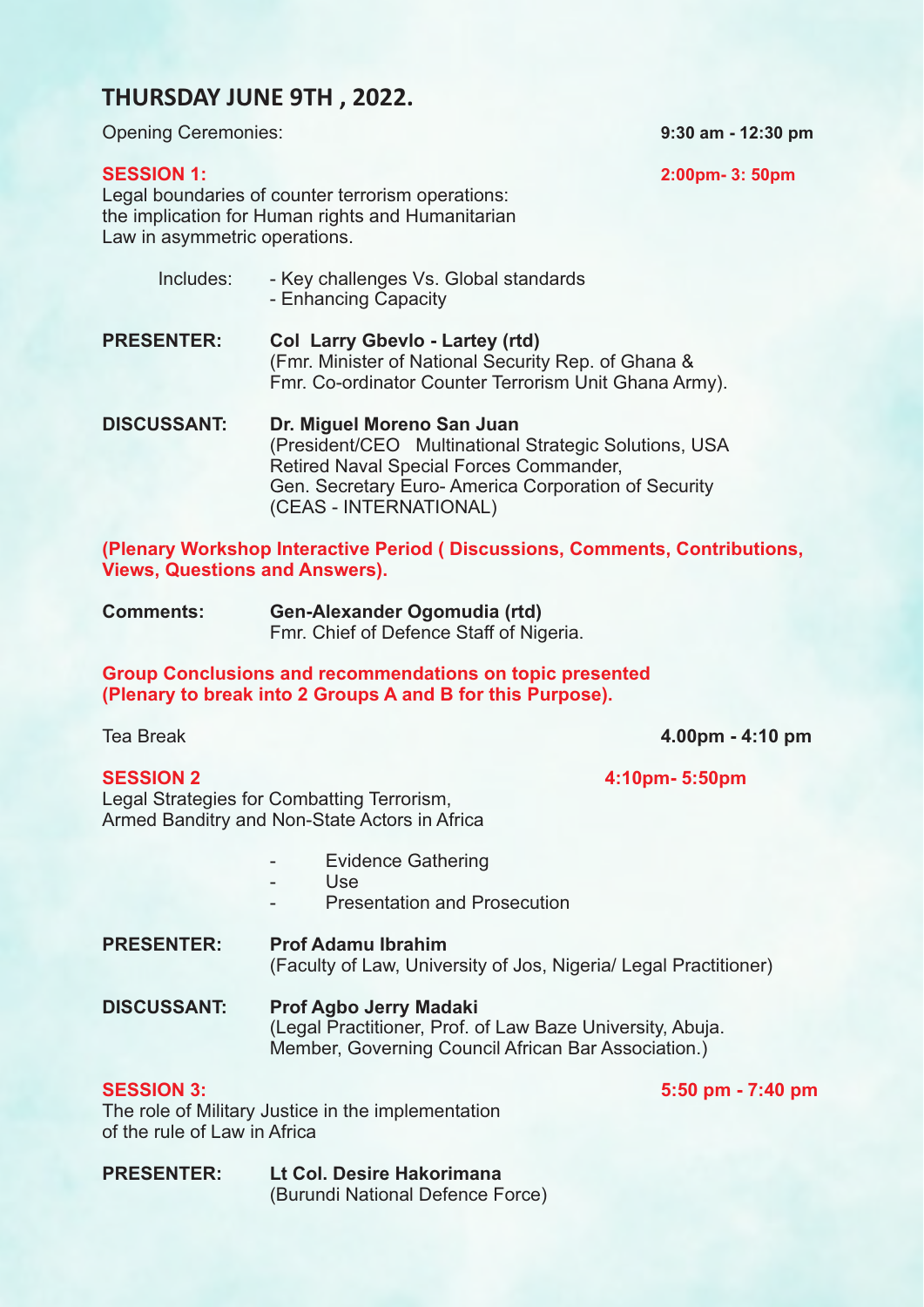MA (Hons) Human Rights and Peaceful Resolution of Conflicts (UNESCO Chair) General Military Prosecutor, Burundi Defence Force Vice President, Advisory Council African Military Law Forum

**DISCUSSANT: GP Capt Musa Sanda Jika (Rtd)** Director Legal Services, Nigerian Air Force

**COMMENT: Commodore Alex Nimyel (Rtd)** Frm. Director, Legal Services Div. Defence Hq, Nigeria

## **FRIDAY JUNE 9TH , 2022.**

**SESSION 4: 8:30am-9:50am**

Is a rule of Law based Security regime possible in counter- terrorism operations?

| <b>Prof. Enerst Abotsi</b><br>(Dean UPSA Law School, Ghana.                                                 |
|-------------------------------------------------------------------------------------------------------------|
|                                                                                                             |
| Chairman, Ghana Forum, African Bar Association)                                                             |
| Prof. Edoba Bright Omoregie, SAN                                                                            |
| (Prof. of Comparative Constitutional Law and Governance.<br>Legal Practitioner, Senior Advocate of Nigeria) |
|                                                                                                             |

**COMMENT: Barr. Sonnie Ekwowusi** Legal Practitioner, Chairman, Human & Constitutional Rights Committee (AFBA)

### **SESSION 5: 9:50am - 11:40 am**

Civil-Military-Security Agencies co-operation and sharing of information as a response to terrorism, armed banditry and other high crimes like kidnapping, rape and murder: modern day challenges and modern day solutions.

- **PRESENTER: ACP Simon Lough, SAN**  (Nigeria Police Force Headquarters, Abuja).
- **DISCUSSANTS: Evelyn Charles Iyanya, Esq.** (Director of Legal services Nigeria Security & Civil Defence Corps Abuja, Nigeria.

## **Maj Gen YI Shalangwa**

(Nigeria Army Resource Center, Abuja. Fmr. Director of Legal services Defence HQ, Nigeria. Chairman Armed Forces and other Security Agencies Committee (AFBA)